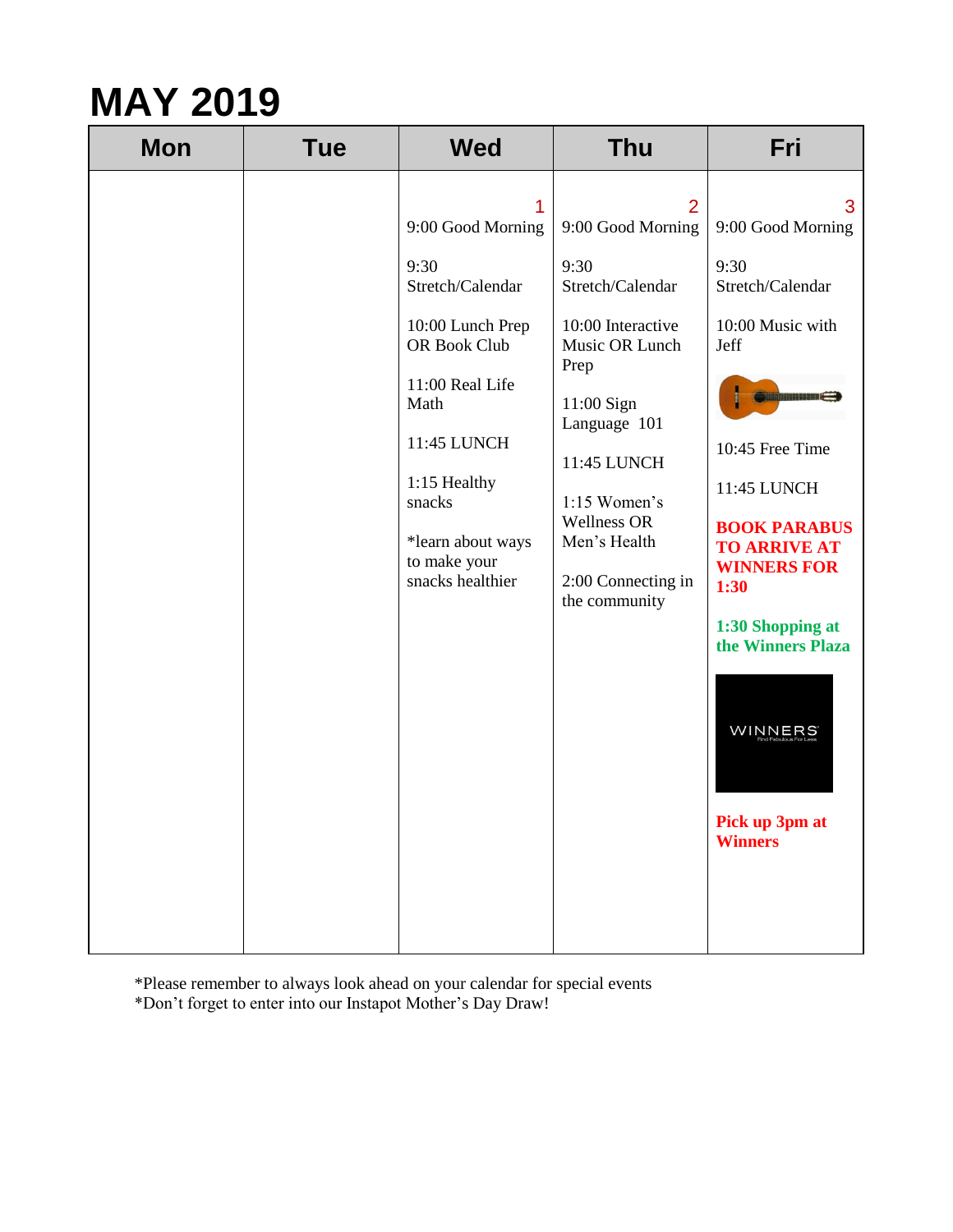| <b>Mon</b>                                                                                                                                                                                                                                                                                                                          | <b>Tue</b>                                                                                                                                                                           | <b>Wed</b>                                                                                                                                                                                                                                                                                                                                             | <b>Thu</b>                                                                                                                                                                                                                                                                                              | Fri                                                                                                                                                                                                                                                                                                                                                                                                                                                                                   |
|-------------------------------------------------------------------------------------------------------------------------------------------------------------------------------------------------------------------------------------------------------------------------------------------------------------------------------------|--------------------------------------------------------------------------------------------------------------------------------------------------------------------------------------|--------------------------------------------------------------------------------------------------------------------------------------------------------------------------------------------------------------------------------------------------------------------------------------------------------------------------------------------------------|---------------------------------------------------------------------------------------------------------------------------------------------------------------------------------------------------------------------------------------------------------------------------------------------------------|---------------------------------------------------------------------------------------------------------------------------------------------------------------------------------------------------------------------------------------------------------------------------------------------------------------------------------------------------------------------------------------------------------------------------------------------------------------------------------------|
| 6<br>9:00 Good Morning<br>9:30<br>Stretch/Calendar<br>10:00 Outdoor<br>Walk<br>10:30 New Music<br>Monday<br>11:15 Menu<br>Planning & Writing<br>a grocery list<br>12:00 LUNCH<br>$1:15$ Game<br>Developer (creator<br>of "Doxie Dash")<br><b>Travis Wilkins</b><br>comes to PADDLE<br>to talk about his<br>board game<br>creations! | 7<br>9:00 Good Morning<br>9:30<br>Stretch/Calendar<br>10:00 Gym Time<br>OR Wii Sports<br>10:45 Mother's<br>Day Craft<br>12:00 LUNCH<br>1:15 Music Shawn<br>and Sam<br>2:15 Free Time | 8<br>9:00 Good Morning<br>9:30<br>Stretch/Calendar<br>10:00 Lunch Prep<br>OR Book Club<br>11:00<br>Environmental<br>Club "North Bay<br>Clean Green &<br>Beautiful"<br>11:45 LUNCH<br><b>BOOK PARABUS</b><br><b>TO ARRIVE AT</b><br><b>APOLLO FOR</b><br>1:30<br>1:30 Trampoline<br>& Exercise<br><b>COST: FREE!</b><br>Pick up 3pm at<br><b>Apollo</b> | 9<br>9:00 Good Morning<br>9:30<br>Stretch/Calendar<br>10:00 Lunch Prep<br>OR Interactive<br>Music<br>11:00 Freestyle<br>Art!<br>12:00 LUNCH<br>1:15 Movie<br>Afternoon at<br><b>PADDLE</b><br>*Don't forget to<br>join us at the $11^{th}$<br>annual PADDLE<br>Pasta Dinner 5-7pm<br>at the Elk's Lodge | 10<br>9:00 Good Morning<br>9:30<br>Stretch/Calendar<br>10:00 Drawing<br><b>Tickets for Pasta</b><br>Dinner silent<br>auction prizes!<br>11:30 Free Time<br>11:45 LUNCH<br><b>BOOK PARABUS</b><br><b>TO ARRIVE AT</b><br><b>NORTHGATE</b><br><b>TOWER DOORS</b><br><b>FOR 1:15</b><br>$1:15-2:45$<br><b>Shopping</b><br>*please bring a list<br>if you wish to<br>purchase<br>essentials like<br>shampoo etc<br>$\sqrt{1}$<br>Pick up 3pm at<br><b>Northgate Tower</b><br><b>Doors</b> |
|                                                                                                                                                                                                                                                                                                                                     |                                                                                                                                                                                      |                                                                                                                                                                                                                                                                                                                                                        |                                                                                                                                                                                                                                                                                                         |                                                                                                                                                                                                                                                                                                                                                                                                                                                                                       |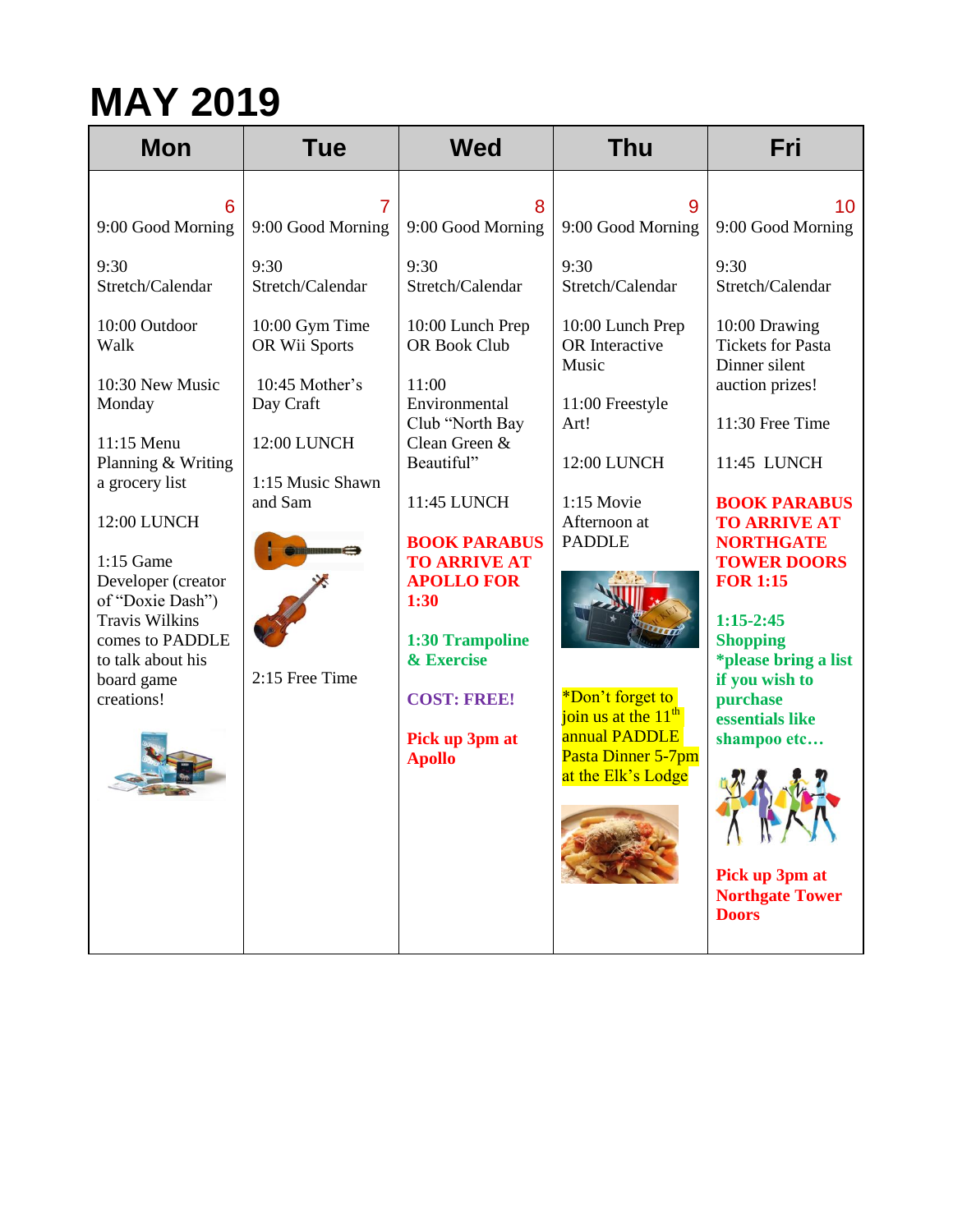| <b>Mon</b>                                                                                                                                                                                                                                                                                                                                                                                                                    | <b>Tue</b>                                                                                                                                                                                                                                                                                                       | <b>Wed</b>                                                                                                                                                                                                                                                                                                                                                                                                                | <b>Thu</b>                                                                                                                                                                                                                                                          | Fri                                                                                                                                                                                                                                                                                                                                                                                                      |
|-------------------------------------------------------------------------------------------------------------------------------------------------------------------------------------------------------------------------------------------------------------------------------------------------------------------------------------------------------------------------------------------------------------------------------|------------------------------------------------------------------------------------------------------------------------------------------------------------------------------------------------------------------------------------------------------------------------------------------------------------------|---------------------------------------------------------------------------------------------------------------------------------------------------------------------------------------------------------------------------------------------------------------------------------------------------------------------------------------------------------------------------------------------------------------------------|---------------------------------------------------------------------------------------------------------------------------------------------------------------------------------------------------------------------------------------------------------------------|----------------------------------------------------------------------------------------------------------------------------------------------------------------------------------------------------------------------------------------------------------------------------------------------------------------------------------------------------------------------------------------------------------|
| 13<br>9:00 Good Morning<br>9:30<br>Stretch/Calendar<br>10:00 New Music<br>Monday<br>10:45 Menu<br>Planning & writing<br>a grocery list<br>11:45 LUNCH<br><b>BOOK PARABUS</b><br><b>TO ARRIVE AT</b><br><b>VALUE</b><br><b>VILLAGE FOR</b><br>1:30<br><b>Walue village</b><br><b>OR</b><br>metro<br>1:30 Shopping at<br><b>Value Village OR</b><br><b>Grocery Shopping</b><br>at Metro<br>2:00 Coffee Break<br>at Tim Horton's | 14<br>9:00 Good Morning<br>9:30<br>Stretch/Calendar<br>10:00 Gym Time<br>OR Zumba<br>10:45 Watch &<br>Learn<br>11:30 Journaling<br>*exploring different<br>ways of journaling<br>our<br>thoughts/feelings &<br>ideas<br>12:00 LUNCH<br>1:15 Art Afternoon<br>*Today we will<br>experiment with<br>Water Colors & | 15<br>9:00 Good Morning<br>9:30<br>Stretch/Calendar<br>10:00 Lunch Prep<br>OR Book Club<br>11:00 Real Life<br>Math<br>11:45 LUNCH<br><b>BOOK</b><br><b>PARABUS TO</b><br><b>ARRIVE AT One</b><br><b>Kids Place for</b><br>1:30<br>1:30-3:00 Gym<br><b>Activities and/or</b><br><b>Sensory Room</b><br><b>Time</b><br><b>*Please remember</b><br>to bring your<br>indoor shoes<br>Pick up 3pm at<br><b>One Kid's Place</b> | 16<br>9:00 Good Morning<br>9:30<br>Stretch/Calendar<br>10:00 Interactive<br>Music OR Lunch<br>Prep<br>11:00 Sign<br>Language 101<br>11:45 LUNCH<br>$1:15$ Women's<br><b>Wellness OR</b><br>Men's Health<br>2:00 Menu Preview<br>and pre-ordering<br>for Wacky Wings | 17<br>9:00 Good Morning<br>9:30<br>Stretch/Calendar<br>10:00 PADDLE<br>Fam Jam<br><b>Simining ages &amp;</b><br>10:45 Outdoor<br>Walk<br>11:30 Button Club<br>OR Sports Club<br><b>BOOK PARABUS</b><br><b>TO ARRIVE AT</b><br><b>WACKY WINGS</b><br><b>FOR 1:00( MAY</b><br><b>BIRTHDAY</b><br><b>LUNCH</b> )<br><i><b>*Celebrating</b></i><br>Diane (May 6)<br>Adam (May 9) &<br><b>Carrie (May 23)</b> |
| Pick up 3pm at<br><b>Value Village</b>                                                                                                                                                                                                                                                                                                                                                                                        | Modeling Clay                                                                                                                                                                                                                                                                                                    |                                                                                                                                                                                                                                                                                                                                                                                                                           |                                                                                                                                                                                                                                                                     | <b>COST: \$15-30</b><br>Pick up 3pm at<br><b>Wacky Wings</b>                                                                                                                                                                                                                                                                                                                                             |

\*Please take a look at the online menu for Wacky Wings to ensure you bring enough money to purchase what you want for lunch\* For those that are here Thursday afternoon we will be placing our order for wacky wings then\*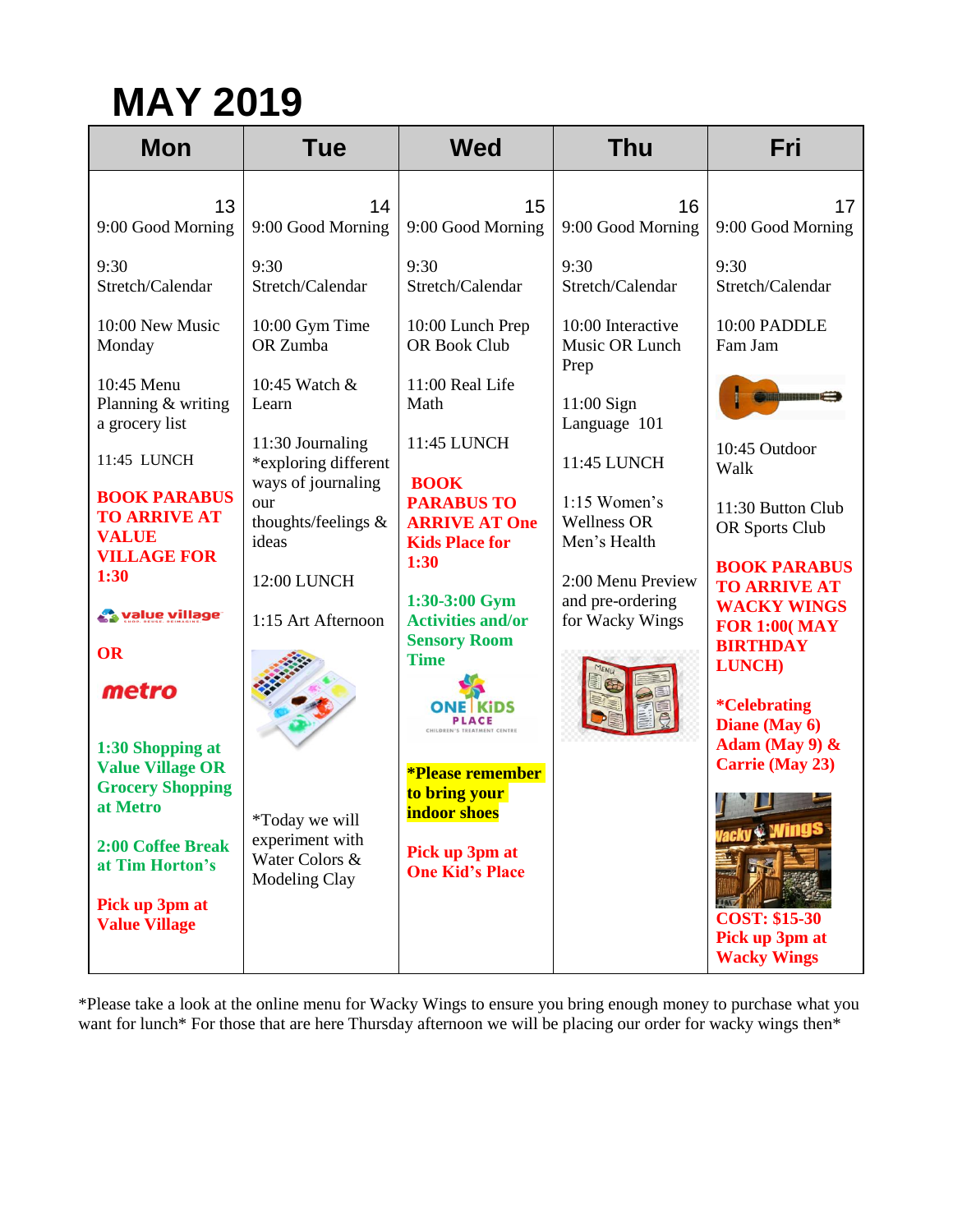| <b>Mon</b>                                    | Tue                                                                                                                                                                                                                                                                                             | <b>Wed</b>                                                                                                                                                                                                                                                                                                                                                                                                                                                                                              | <b>Thu</b>                                                                                                                                                                                                                                                                                                                                                                                                                                                               | Fri                                                                                                                                                                                                                                              |
|-----------------------------------------------|-------------------------------------------------------------------------------------------------------------------------------------------------------------------------------------------------------------------------------------------------------------------------------------------------|---------------------------------------------------------------------------------------------------------------------------------------------------------------------------------------------------------------------------------------------------------------------------------------------------------------------------------------------------------------------------------------------------------------------------------------------------------------------------------------------------------|--------------------------------------------------------------------------------------------------------------------------------------------------------------------------------------------------------------------------------------------------------------------------------------------------------------------------------------------------------------------------------------------------------------------------------------------------------------------------|--------------------------------------------------------------------------------------------------------------------------------------------------------------------------------------------------------------------------------------------------|
| 20<br><b>NO PADDLE</b><br><b>VICTORIA DAY</b> | 21<br>9:00 Good Morning<br>OR YMCA<br>9:30<br>Stretch/Calendar<br>10:00 Gym Time<br>OR Wii Sports<br>10:45 Watch &<br>Learn<br>11:30 Journaling<br>12:00 LUNCH<br>1:15 Air Hockey<br>Tournament<br>$\odot$ $\bullet$<br>2:00 Music with<br>Serra<br><b>SANTA DE LA PERSONA DE LA PERSONA DE</b> | 22<br>9:00 Good Morning<br>9:30<br>Stretch/Calendar<br>10:00 Lunch Prep<br>OR Book Club<br>(children classics)<br>11:15 LUNCH<br><b>BOOK PARABUS</b><br><b>TO ARRIVE AT</b><br><b>YMCA FOR 12:45</b><br>1:00-2:00 Open<br><b>Swim</b><br>2:00 Aqua Fit OR<br><b>Therapy Pool</b><br>(large pool<br>unavailable for<br>free swim after<br>2pm because of<br><b>Aqua Fit Class)</b><br>Cost: Free! You do<br>not need a YMCA<br>membership to<br>attend this swim<br><b>PICK UP 3pm at</b><br><b>YMCA</b> | 23<br>9:00 Good Morning<br>9:30<br>Stretch/Calendar<br>10:00 Lunch Prep<br>OR Interactive<br>Music<br>11:00 Freestyle<br>Art!<br>12:00 LUNCH<br><b>BOOK PARABUS</b><br><b>TO ARRIVE AT</b><br><b>THE VOYAGER</b><br><b>FOR SPRING</b><br><b>DANCE</b> for 1:00<br>1:00-2:45 Spring<br><b>Dance</b><br>*Semi-formal:<br>wear your fanciest<br>clothes*<br>Pick up 3pm at<br><b>The Voyager</b><br>$*ALL$<br><b>PARTICIPANTS</b><br><b>ARE WELCOME</b><br><b>TO ATTEND</b> | 24<br>9:00 Good Morning<br>9:30<br>Stretch/Calendar<br>10:00 Outdoor<br>Walk<br>10:45 Music with<br>Kristy<br><b>Similiar and Street Street Street Street</b><br>11:45 Lunch<br>1:15 Documentary:<br>Volcano's<br>1:45 Making our<br>own Volcano |

**\*All participants invited to attend the Spring Dance!**